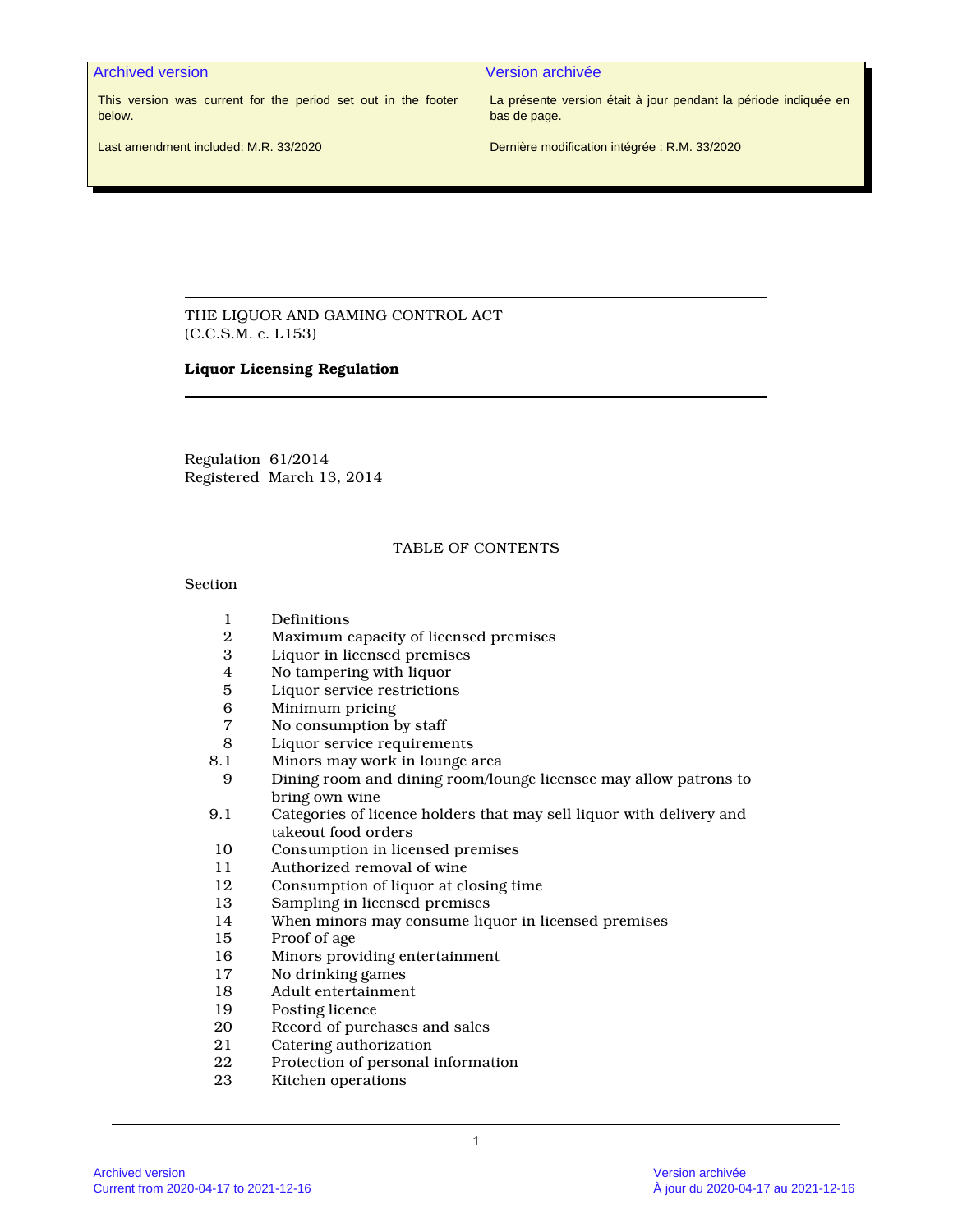- 24 Availability of menu items<br>25 Operation of dining room a
- Operation of dining room area
- 26 Food service in lounge area
- 27 Vacating lounge area<br>28 Authorization for oth
- 28 Authorization for other uses<br>29 Food service requirements in
- 29 Food service requirements in beverage room
- 30 Vacating beverage room<br>31 Authorization for other
- Authorization for other uses
- 32 Food service requirements in entertainment facilities
- 33 Entertainment requirement
- 34 Vacating entertainment venue<br>35 Food service requirements at 0
- Food service requirements at customer/member service premises
- 36 Membership requirements
- 37 Food service requirements at unique hospitality venues
- 38 Definitions re brew pubs
- 39 Federal licensing requirements<br>40 Production requirements
- Production requirements
- 41 Sampling
- 42 Pricing for off-premises sales<br>43 Off-premises sale requiremen
- 43 Off-premises sale requirements<br>44 Liquor to be sold in original pac
- 44 Liquor to be sold in original package<br>45 Proof of age
- 45 Proof of age<br>46 Delivery by
- 46 Delivery by retail licensees<br>47 Sampling in retail premises
- 47 Sampling in retail premises<br>48 Requirements for retail beer
- 48 Requirements for retail beer vendor<br>49 Sales to MLLC authorized
- 49 Sales to MLLC authorized<br>50 Sampling in manufacturer
- Sampling in manufacturer's premises
- 51 Coming into force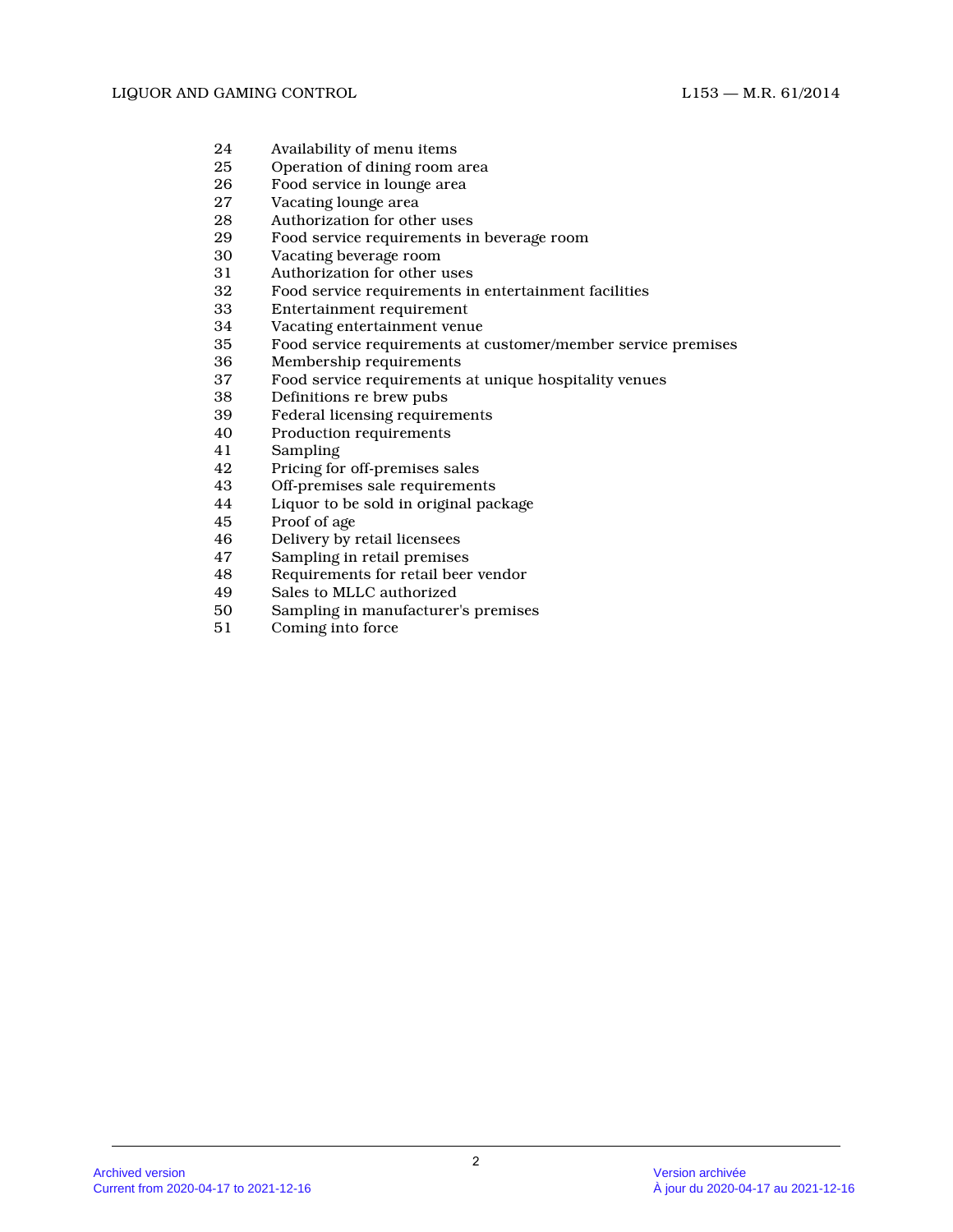# INTERPRETATION

#### **Definitions**

**1** The following definitions apply in this regulation.

**"Act"** means *The Liquor and Gaming Control Act.*

**"adult entertainment"** means any form of dancing, or any exhibition, display, competition or event, involving a person who is nude or partially nude for any period of time.

**"cider"** means an alcoholic beverage obtained by the fermentation of fruit juice.

**"cooler"** means an alcoholic beverage obtained by combining a wine, beer or spirit base with

- (a) fruit juice, vegetable juice or a flavouring preparation; and
- (b) water or mineral water.

**"entertainment venue operator"** means the holder of an entertainment facility licence referred to in clause 15(1)(a) of the *Liquor and Gaming Regulation.*

**"retail licensee"** means a person who holds a retail liquor licence.

**"veterans organization"** means an organization whose members are

(a) current or former members of the Canadian Forces or an allied military force; or

(b) persons who are associated with a person described in clause (a) and who are permitted under the by-laws of the organization to be members of the organization.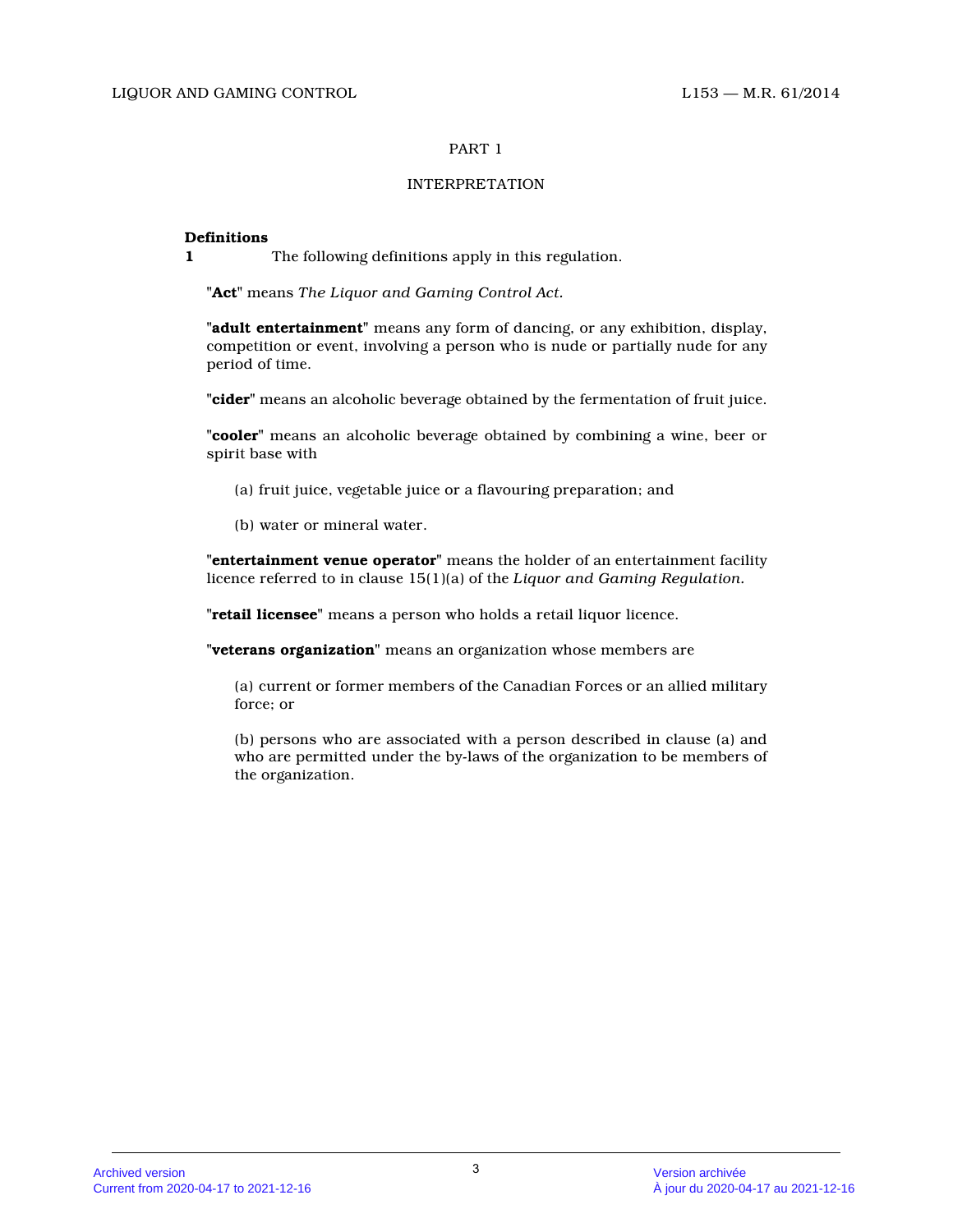# LIQUOR SERVICE LICENCES

# **Maximum capacity of licensed premises**

**2(1)** The authority must establish the maximum capacity of licensed premises.

**2(2)** The authority must give the licensee a sign that sets out the maximum capacity of the licensed premises and the licensee must keep the sign posted in a conspicuous place in the premises.

**2(3)** The licensee must not permit more persons to be present in the licensed premises at any one time than the maximum capacity for the premises established by the authority.

# LIQUOR SALES AND SERVICE

# **Liquor in licensed premises**

**3(1)** A licensee may serve liquor purchased by the holder of a social occasion permit if the social occasion is held in the licensed premises.

**3(2)** If authorized by the authority, the holder of a customer/member service licence referred to in clause 18(1)(a) of the *Liquor and Gaming Regulation* may purchase liquor from a supplier other than MLLC or retail premises and serve it to its passengers, subject to any terms or conditions imposed by the authority.

**3(3)** A licensee may have complimentary liquor supplied by a liquor manufacturer or liquor distributor in the licensed premises if it is used for sampling purposes as permitted under this regulation.

# **No tampering with liquor**

**4(1)** Unless authorized by the authority, a licensee must keep all liquor in the container in which it was purchased until it is dispensed for service to a patron.

**4(2)** A licensee must not adulterate or dilute liquor that is kept in the licensed premises or keep adulterated or diluted liquor in the licensed premises.

# **Liquor service restrictions**

**5(1)** Unless authorized by the authority, a licensee must not serve more than

- (a) 85.2 ml of spirits;
- (b) 500 ml of wine; or
- (c) 750 ml of beer, cider or coolers;

to an individual patron in the licensed premises at any one time.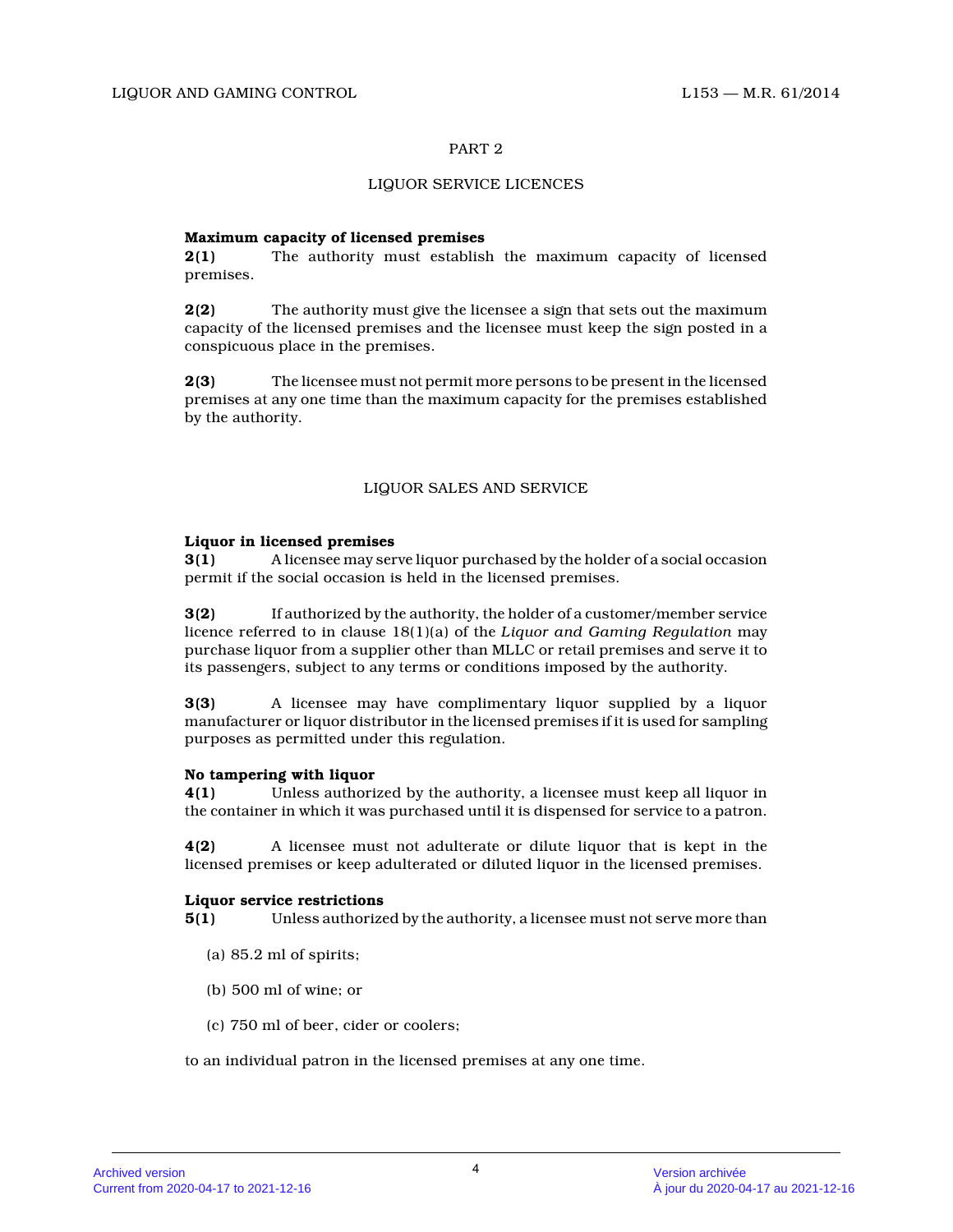**5(2)** A licensee may serve more liquor in a single container than set out in subsection (1) if

(a) the licensee is satisfied that the liquor is to be consumed by more than one person; and

(b) there is not more liquor in the container for each person who is to consume it than specified in subsection (1).

**5(3)** Unless authorized by the authority, a licensee must ensure that no patron in the licensed premises is in possession of more than two containers of liquor — whether full or partially full — at any one time.

# **Minimum pricing**

**6(1)** Unless authorized by the authority, a licensee must not sell a drink containing the following types and volumes of liquor for less than a total purchase price, including provincial sales tax and federal goods and services tax, of \$2.25:

- (a) 28.4 ml of spirits;
- (b) 341 ml of beer, cider or coolers;
- (c) 142 ml of wine.

**6(2)** If a licensee sells a drink containing liquor in a larger or smaller volume than specified in subsection (1), the minimum price of that drink must increase or decrease in direct proportion to the increase or decrease in the volume of liquor contained in that drink.

**6(3)** Unless authorized by the authority, a licensee must not conduct any promotion or offer that allows a person to consume an unlimited or unspecified amount of liquor for a fixed price.

#### **No consumption by staff**

**7** The manager of licensed premises and any person engaged in providing security or in serving liquor in the licensed premises must not consume liquor during the hours when he or she is on duty.

#### **Liquor service requirements**

**8(1)** Unless authorized by the authority, a licensee must not allow any person other than an on-duty employee of the licensee to sell or serve liquor in the licensed premises.

**8(2)** A licensee must ensure that no minor is involved in the sale or service of liquor in the licensed premises.

**8(3)** Unless authorized by the authority, a licensee must not allow a server to carry liquor within the licensed premises unless an order has been received for the liquor being carried by the server.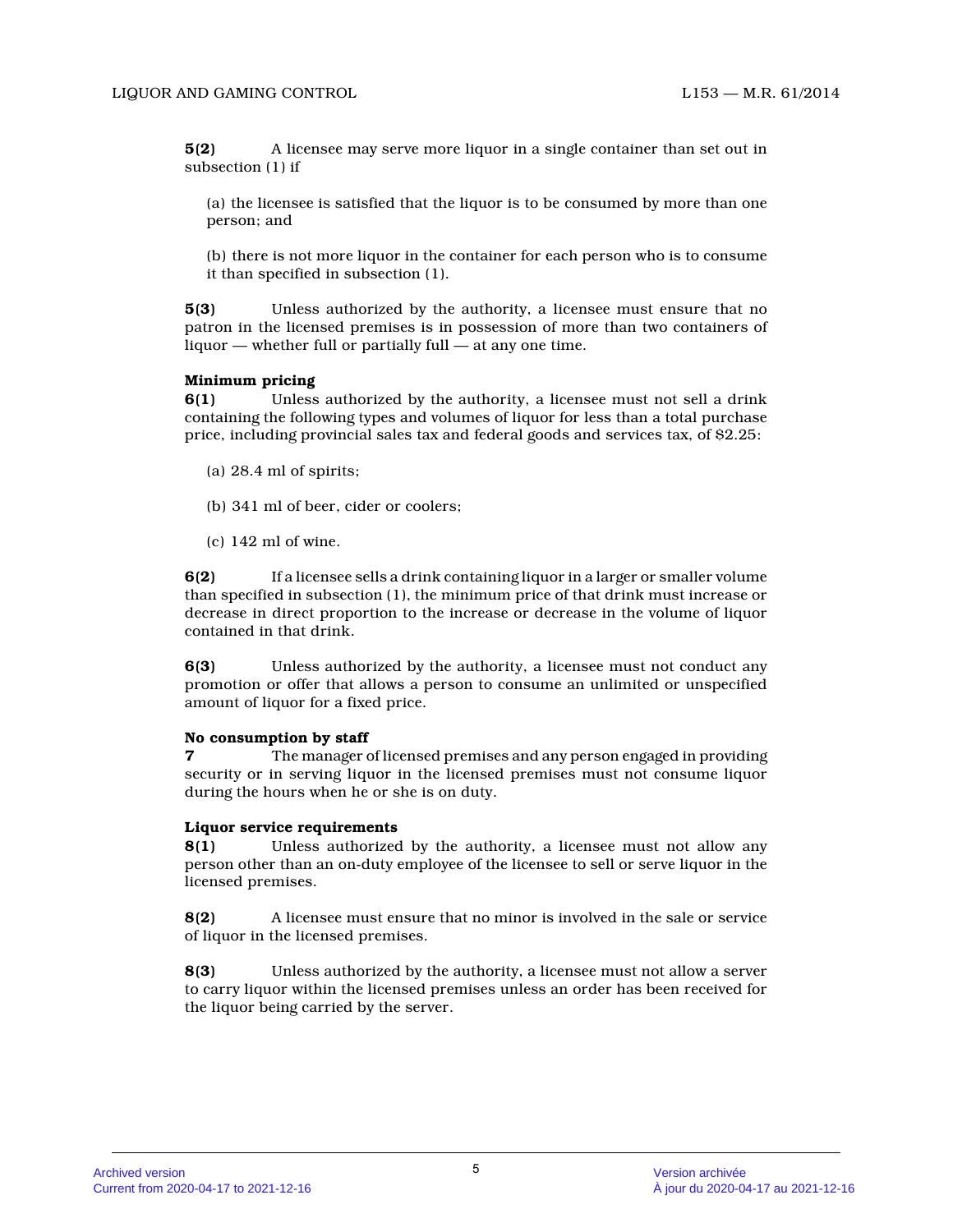#### **Minors may work in lounge area**

**8.1(1)** Subject to this section, a minor employed by a licensee may work in the lounge area of premises that are the subject of a dining room/lounge licence.

**8.1(2)** A minor who is working in the lounge area must not

(a) be involved in the sale or service of liquor; or

(b) provide security in the lounge area or engage in the verification of proof of age of any person.

#### M.R. 161/2015

# **Dining room and dining room/lounge licensee may allow patrons to bring own wine**

**9(1)** A dining room licensee and a dining room/lounge licensee may allow a patron to bring his or her own commercially-made wine in an unopened bottle to the licensed premises for consumption with a meal served in the premises.

**9(2)** A licensee who allows a patron to bring wine to the licensed premises under this section must ensure that the wine is commercially-made and is in an unopened bottle before serving it to the patron.

**9(3)** All provisions of the Act and this regulation respecting the service, consumption and handling of liquor in licensed premises apply with necessary changes to wine brought by a patron under this section, as if that wine had been purchased in the licensed premises.

# **Categories of licence holders that may sell liquor with delivery and takeout food orders**

**9.1(1)** A dining room licensee, dining room/lounge licensee and unique hospitality venue licensee may sell beer, wine, cider and coolers for consumption outside the licensed premises if it is sold with food purchased for delivery or takeout from the licensed premises, as long as such sales comply with the requirements of this section and all terms or conditions of the licence.

**9.1(2)** All food that is sold with liquor under this section must be prepared in a kitchen located in the licensed premises.

**9.1(3)** Liquor sold by a licensee under this section

(a) must be available for sale in the licensed premises; and

(b) must be sold at the same price at which it is sold for consumption in the licensed premises.

**9.1(4)** Liquor sold by a licensee under this section must be sold in its original, sealed container.

**9.1(5)** Liquor may only be sold by a licensee under this section while the licensed premises are open, unless otherwise authorized by the executive director.

**9.1(6)** A licensee selling liquor under this section must record the sale of liquor and the accompanying food on an itemized receipt and maintain those records for a two-year period.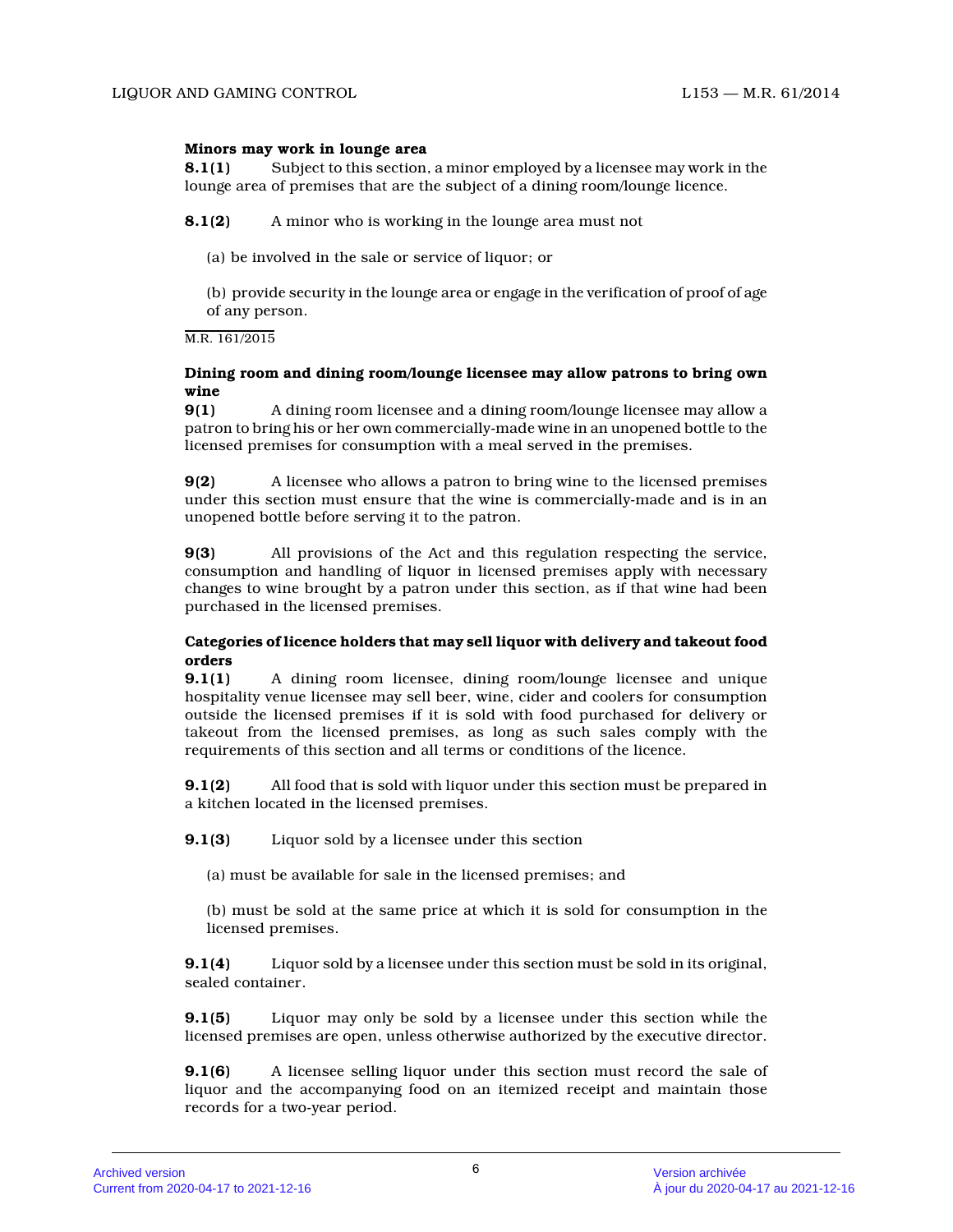**9.1(7)** A licensee must ensure that all persons delivering liquor sold under this section are 18 years of age or over and have successfully completed a training course specified by the executive director.

**9.1(8)** A licensee must ensure that all persons delivering liquor sold under this section must not deliver liquor to a minor or a person who is or who appears to be intoxicated.

M.R. 33/2020

# **Consumption in licensed premises**

**10(1)** A licensee must ensure that all liquor purchased in the licensed premises is consumed in the premises.

**10(2)** A licensee must ensure that no patron removes liquor from the licensed premises.

**10(3)** This section does not apply

(a) to the sale of liquor for consumption outside of the licensed premises that takes place in accordance with section 24.1 of the Act and section 9.1; and

(b) to the removal of liquor from licensed premises that takes place in accordance with subsection 57(3) of the Act and section 11.

M.R. 33/2020

#### **Authorized removal of wine**

**11** A licensee may allow a person to remove an unfinished bottle of wine from the licensed premises if

(a) the wine was served to the person with a meal purchased at the licensed premises; and

(b) the licensee recorks the bottle using a new cork that is fully inserted into the bottle so that the top of the cork is flush with the opening of the bottle.

# **Consumption of liquor at closing time**

**12** A patron may consume liquor in licensed premises for one hour after the time when the sale of liquor in the premises must end.

#### **Sampling in licensed premises**

**13(1)** A liquor manufacturer or an agent, employee or representative of a liquor manufacturer or liquor distributor may provide a complimentary sample of liquor to adult patrons in licensed premises in accordance with the requirements of subsection (2).

**13(2)** A complimentary sample of liquor must not exceed the following serving sizes:

- (a) 15 ml of spirits;
- (b) 60 ml of wine;
- (c) 120 ml of beer, cider or coolers.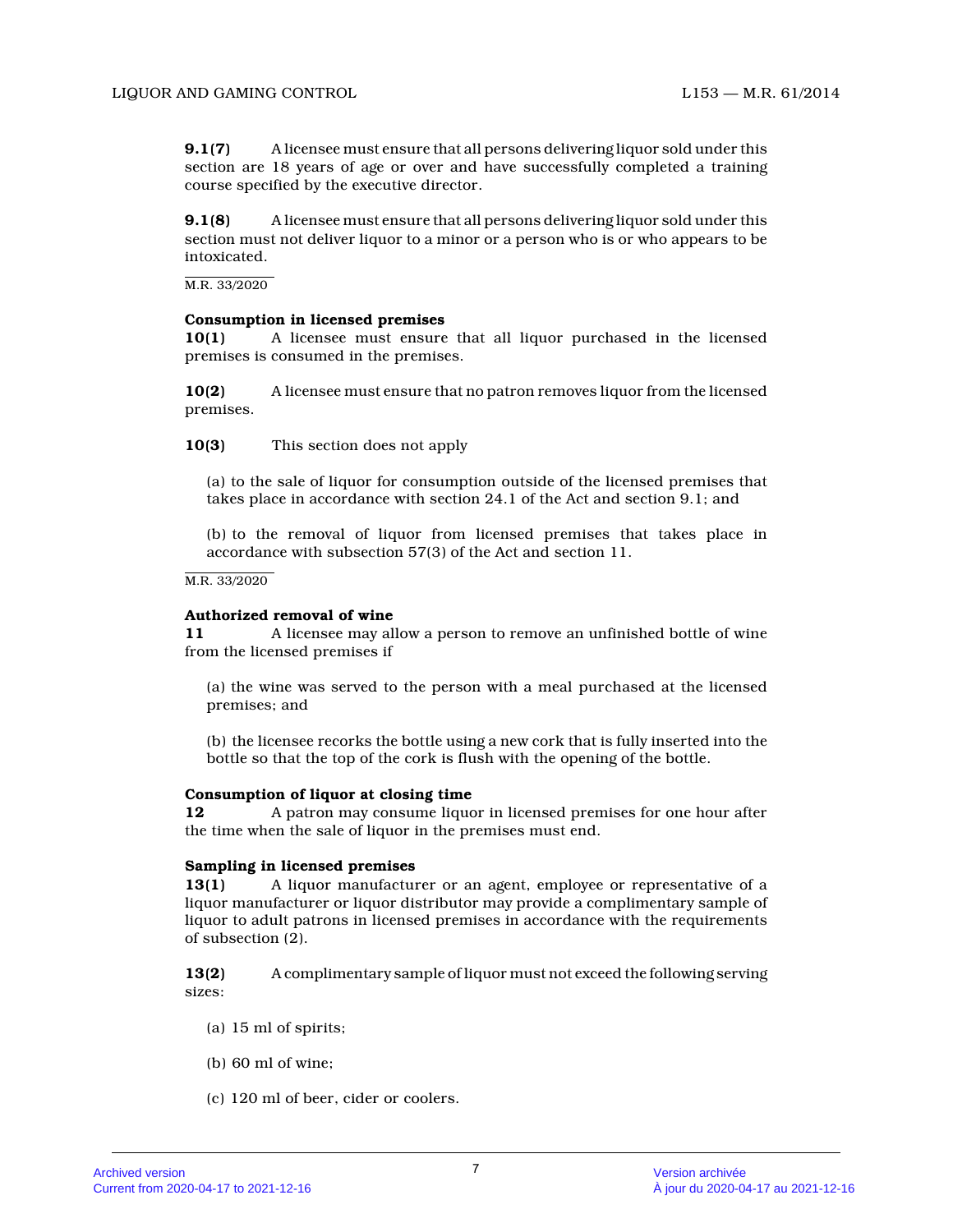**13(3)** A liquor manufacturer or distributor or an agent, employee or representative of a liquor manufacturer or liquor distributor may provide a licensee with a complimentary sample of liquor for consumption by the licensee and his or her employees for informational and training purposes, subject to such conditions as may be specified by the authority.

# MINORS

#### **When minors may consume liquor in licensed premises**

**14(1)** A minor must not possess or consume liquor in licensed premises that he or she is authorized to enter under the Act unless

- (a) the liquor is purchased or provided by his or her parent, spouse, common-law partner or guardian; and
- (b) the liquor is consumed with a meal in the presence of the minor's parent, spouse, common-law partner or guardian.

**14(2)** Before a licensee accepts an order for service of liquor for consumption by a minor, the licensee must be satisfied that

(a) the person ordering the liquor is 18 years of age or older and is the parent, spouse, common-law partner or guardian of the minor; and

(b) the liquor will be consumed with a meal in the presence of the parent, spouse, common-law partner or guardian of the minor .

**14(3)** Upon request, the parent, spouse, common-law partner or guardian of a minor ordering liquor for consumption by the minor under subsection (1) must satisfy the licensee that he or she is the parent, spouse, common-law partner or guardian of the minor.

#### **Proof of age**

**15(1)** If a person who appears to be a minor

(a) attempts to enter licensed premises in which minors are prohibited or attempts to enter licensed premises in circumstances that are not permitted under the licence in question; or

(b) attempts to order liquor or is in possession of liquor in licensed premises when not permitted to do so under the Act;

the licensee must require that person to produce one of the authorized types of identification set out in subsection (2).

**15(2)** A person who is required to produce identification under subsection (1) must produce one of the following types of identification that belongs to the person:

- (a) a valid passport;
- (b) a valid driver's licence;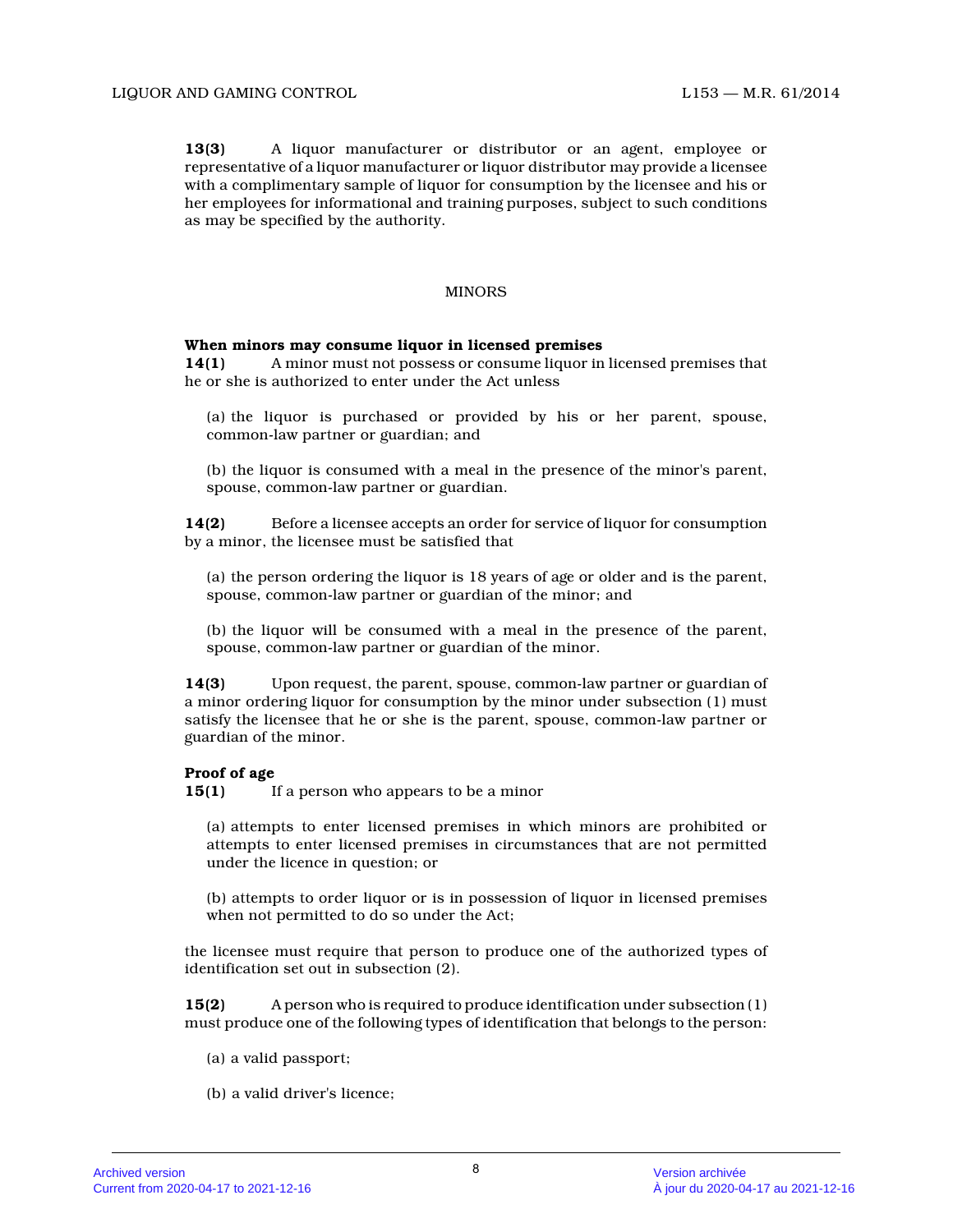(b.1) a valid identification card issued by Manitoba Public Insurance;

(c) a Secure Certificate of Indian Status issued by the Government of Canada;

(d) two valid pieces of government-issued identification, with at least one piece of identification containing a photograph of the person.

**15(3)** If the person refuses or is unable to produce the required identification, the licensee must

(a) refuse to allow the person to enter the licensed premises or require the person to leave the premises, if his or her presence as a minor in the premises would contravene the Act; or

(b) refuse to serve liquor to the person or, if the person is in possession of liquor, take the liquor away from the person.

**15(4)** If the person who refuses or is unable to produce the required identification has already been served, the person must, on request, leave the licensed premises.

M.R. 161/2015

#### **Minors providing entertainment**

**16(1)** A minor must not provide entertainment in a beverage room.

**16(2)** A minor may provide entertainment in age-restricted licensed premises other than a beverage room if he or she is accompanied by his or her parent, spouse, common-law partner or guardian who is at least 18 years of age.

# ENTERTAINMENT

#### **No drinking games**

**17** A licensee must not allow any game, activity or contest that involves the consumption of liquor to take place in the licensed premises.

#### **Adult entertainment**

**18** Adult entertainment may only take place

- (a) in a beverage room; or
- (b) in other licensed premises that have been authorized by the executive director to provide adult entertainment in the premises.

#### MISCELLANEOUS PROVISIONS

# **Posting licence**

**19** A licensee must keep the licence for the licensed premises posted in a conspicuous place in the premises.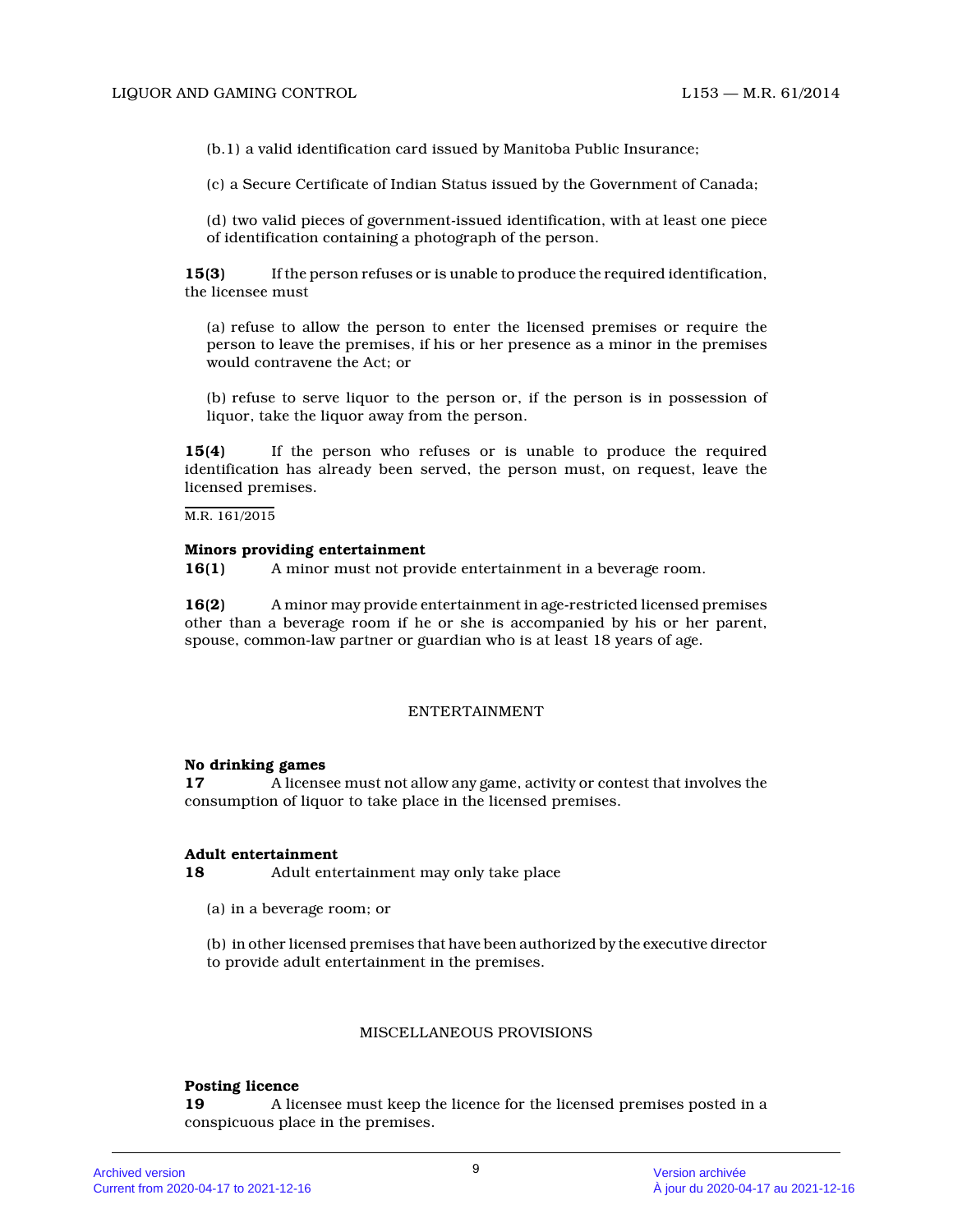# **Record of purchases and sales**

**20(1)** A licensee must maintain records of all liquor purchases and sales on a monthly basis and keep those records for at least two years.

**20(2)** A dining room licensee and a dining room/lounge licensee must maintain records of all liquor and food purchases and sales on a monthly basis and keep those records for at least two years.

#### **Catering authorization**

**21(1)** The executive director may, subject to such terms and conditions as he or she considers appropriate, issue a catering authorization to a dining room licensee or a dining room/lounge licensee that authorizes the sale of liquor for consumption with meals prepared by the licensee for a catered event at a private residence, business premises or other location authorized by the authority.

**21(2)** A licensee must give the authority written notice of a catered event for which an authorization is sought. The notice must include the date, time and location of the event and the name of the organizer of the event.

**21(3)** The sale and service of liquor by a licensee at an event under a catering authorization are subject to the same requirements that apply when liquor is sold and served in the licensee's dining room.

**21(4)** All food and liquor served at a catered event by a licensee under a catering authorization must be served by employees of the licensee.

**21(5)** All persons attending an event where a licensee is selling or serving liquor under a catering authorization must be invited by the organizer of the event and not by the licensee.

# **Protection of personal information**

**22** If the executive director has imposed a term or condition on a liquor service licence that requires the licensee to use specified security equipment in the licensed premises, such as surveillance cameras or devices that scan or verify identification provided by patrons, the licensee must adopt reasonable administrative, technical and physical safeguards to protect the privacy of patrons and employees, and the licensee must ensure that any personal information about patrons and employees is collected, retained, used, disclosed and ultimately destroyed in accordance with the terms and conditions on the licence.

# DINING ROOM LICENCES

#### **Kitchen operations**

**23** A dining room licensee must

(a) operate a kitchen on the licensed premises and ensure that the kitchen is in operation at all times when the licensed premises are open; and

(b) ensure that the kitchen is stocked with sufficient food and supplies to prepare the items on the menu.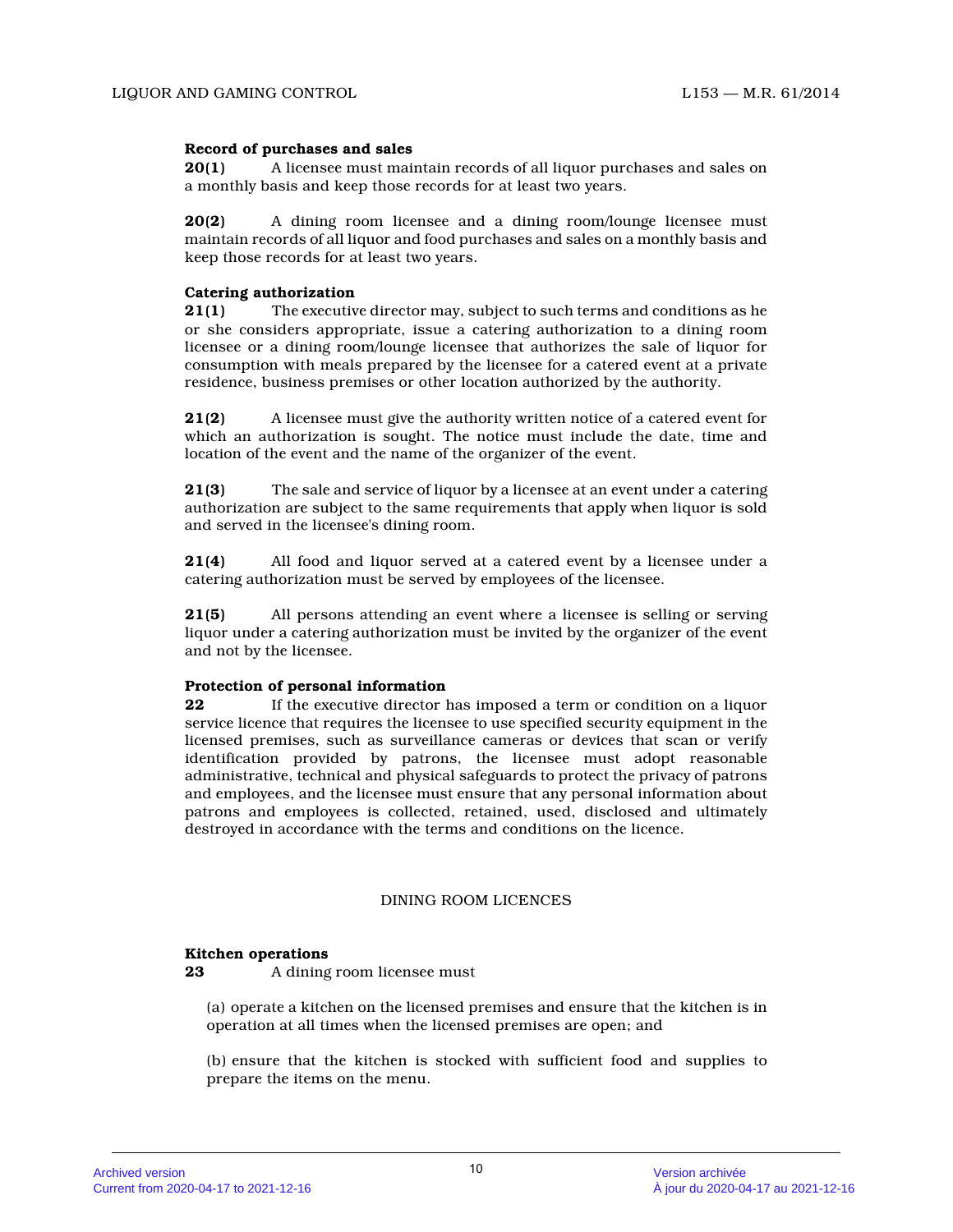# **Availability of menu items**

**24(1)** Subject to this section, a dining room licensee must prepare all items set out in the dining room's menu if the item is ordered by a patron when liquor may be served in the dining room.

**24(2)** A dining room licensee is not required to prepare an item set out in the menu if an order for the item is received so close to closing time that it not possible to prepare the item and have it consumed before the dining room closes.

**24(3)** A dining room licensee does not contravene subsection (1) if a particular item is unavailable because it is not in season or due to an unforeseen shortage, as long as a majority of the items on the dining room's menu are available.

#### DINING ROOM/LOUNGE LICENCES

#### **Operation of dining room area**

**25** Sections 23 and 24 apply, with necessary changes, to a dining room/lounge licensee's operation of the dining room area of the licensed premises.

#### **Food service in lounge area**

**26(1)** The licensee of a dining room/lounge must ensure that there is a variety of food items available in the lounge area for sale to patrons at all times that the lounge area is open.

**26(2)** All food served in the lounge area must be prepared in the licensee's kitchen.

# **Vacating**

**27** A dining room/lounge licensee must ensure that all patrons leave the lounge area of the licensed premises within 60 minutes after the time when liquor sales must end in the licensed premises.

#### **Authorization for other uses**

**28** The authority may issue an authorization to a dining room/lounge licensee that authorizes the licensee to admit persons, including minors, into the lounge area of the licensed premises for purposes specified in the authorization, during the hours in which liquor may not lawfully be sold in the lounge area.

# BEVERAGE ROOM LICENCES

# **Food service requirements**

**29(1)** Unless authorized by the authority, a beverage room licensee must ensure that there is a variety of food available to patrons in the licensed premises at all times that the premises are open.

**29(2)** The licensee may provide food that is prepared outside the licensed premises or offer prepackaged food that is acceptable to the authority.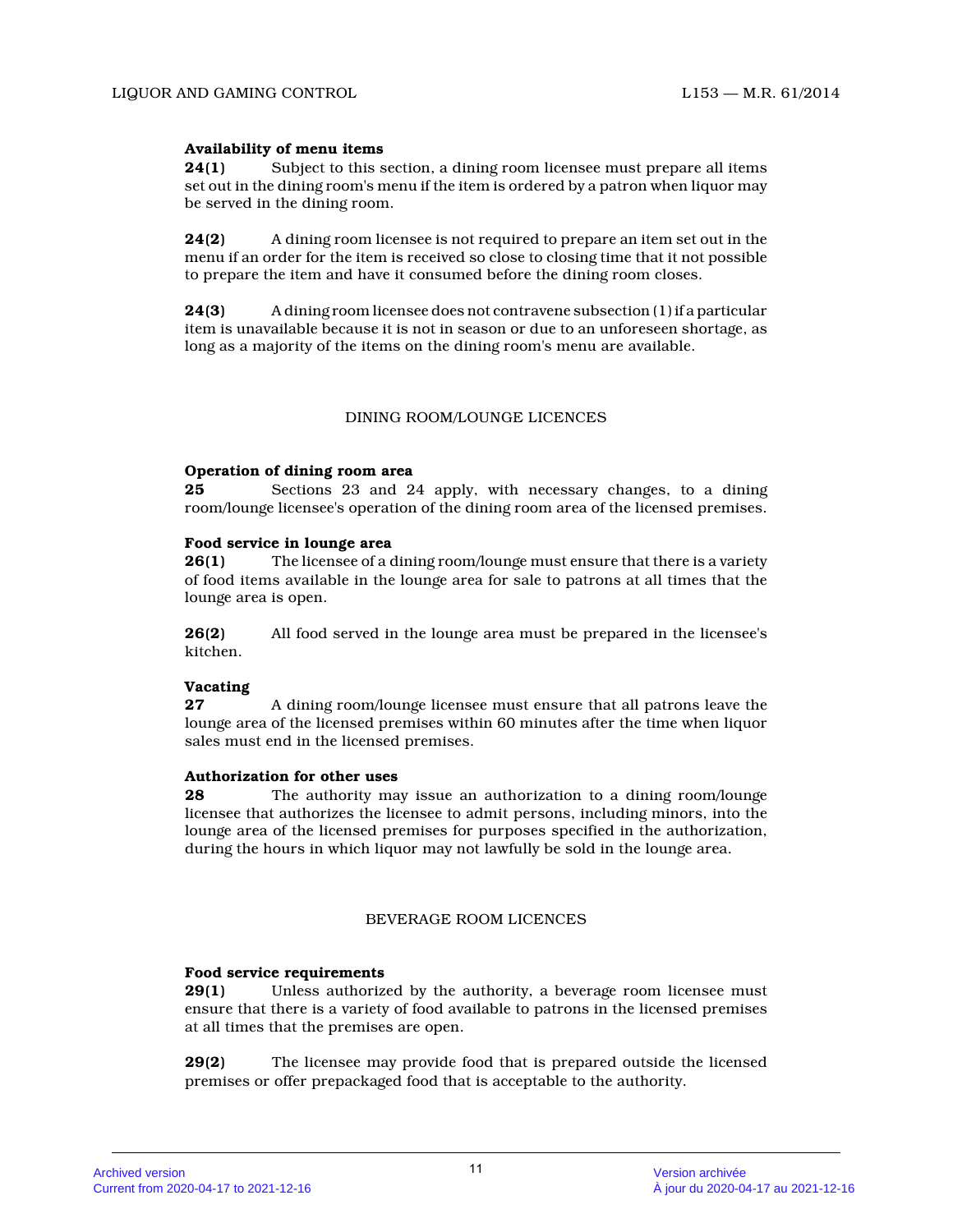# **Vacating**

**30** A beverage room licensee must ensure that all patrons leave the beverage room within 60 minutes after the time when liquor sales must end in the beverage room.

# **Authorization for other uses**

**31** The authority may issue an authorization to a beverage room licensee that authorizes the licensee to admit persons, including minors, into the beverage room for purposes specified in the authorization, during the hours in which liquor may not lawfully be sold in the beverage room.

# ENTERTAINMENT FACILITY LICENCES

# **Food service requirements**

**32(1)** Unless authorized by the authority, an entertainment facility licensee must ensure that there is a variety of food available to patrons in the licensed premises at all times that the premises are open.

**32(2)** The licensee may provide food that is prepared outside the licensed premises or offer prepackaged food that is acceptable to the authority.

# **Entertainment requirement**

**33(1)** An entertainment venue operator must provide live entertainment approved by the executive director in the licensed premises in accordance with this section.

**33(2)** Unless authorized by the executive director, the entertainment venue operator must provide at least two hours of live entertainment in the licensed premises each day the premises are open.

**33(3)** The entertainment venue operator must provide live entertainment

(a) between 12 noon and 8:00 p.m., on any day when the licensed premises close on or before 8:00 p.m.; or

(b) between 8:00 p.m and 2:00 a.m. on any other day.

**33(4)** Live entertainment in the licensed premises must

(a) be presented in a manner that is designed to draw the attention of all patrons;

(b) take place on a stage that is visible to all patrons and must constitute the main focus of the premises while it is being presented; and

(c) be provided by a performer who is paid by the entertainment venue operator.

# **Vacating**

**34** An entertainment venue operator must ensure that all patrons leave the licensed premises within 60 minutes after the time when liquor sales must end in the licensed premises.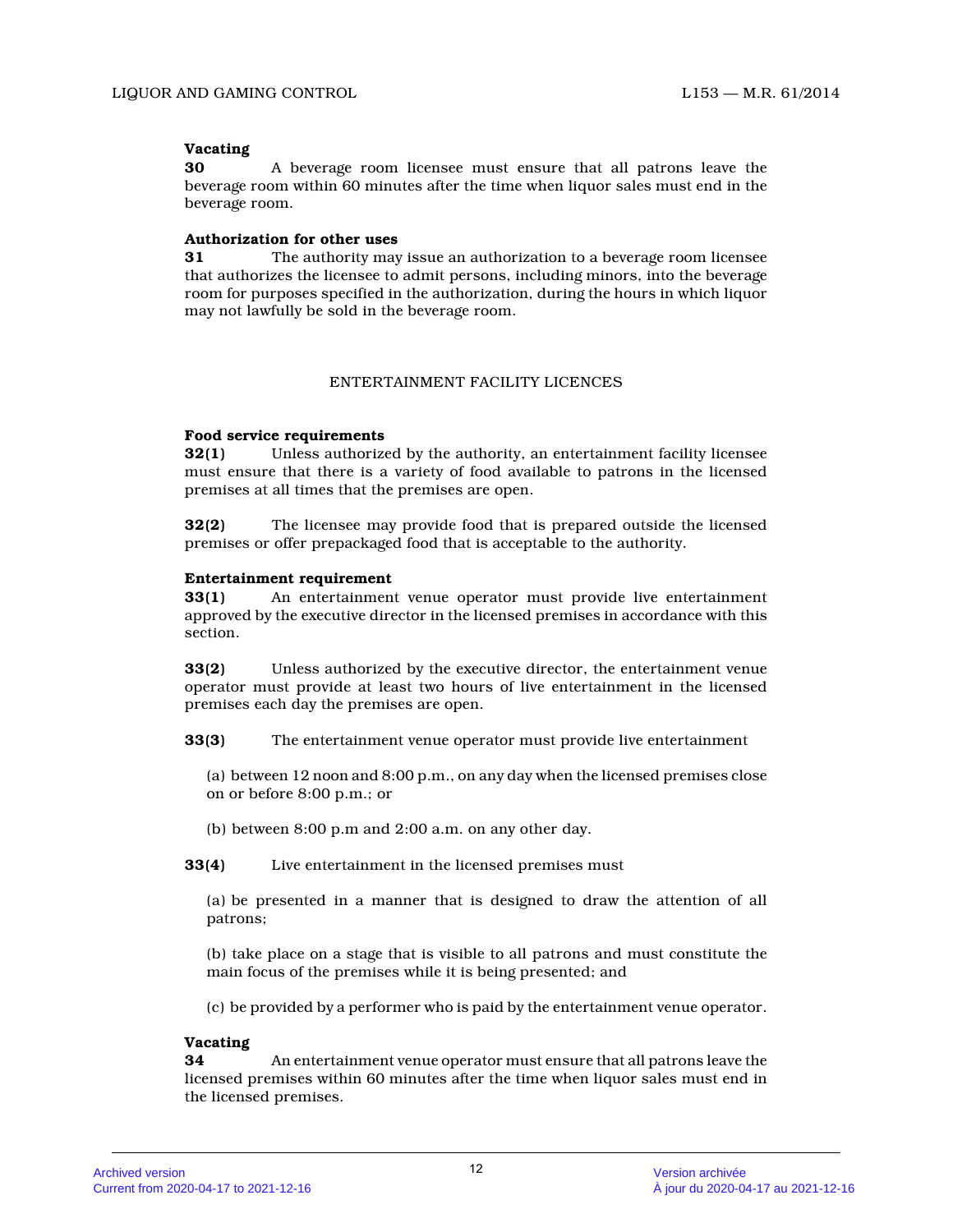#### CUSTOMER/MEMBER SERVICE LICENCES

#### **Food service requirements**

**35(1)** Unless authorized by the authority, a customer/member service licensee must ensure that there is a variety of food available to patrons in the licensed premises at all times that the premises are open.

**35(2)** The licensee may provide food that is prepared outside the licensed premises or offer prepackaged food that is acceptable to the authority.

#### **Membership requirements**

**36(1)** In order to be considered a member of a private club or veterans organization that holds a member/customer service licence, a person must have full voting powers on financial matters and the election of officers.

**36(2)** The amount of the fee charged for membership in a private club or veterans organization must reasonably reflect the cost of joining the club and using its facilities.

**36(3)** A private club or veterans organization that holds a member/customer service licence must not sell memberships at the door of the licensed premises but it may accept applications for membership for consideration at a future meeting of the board of directors of the club.

#### UNIQUE HOSPITALITY VENUE LICENCES

#### **Food service requirements**

**37** The holder of a unique hospitality venue licence must provide food in the licensed premises in accordance with any term or condition imposed on the licence respecting food service in the licensed premises.

#### BREW PUBS

#### **Definitions**

**38** The following definitions apply in this section and in sections 39 to 43.

**"brew pub operator"** means the holder of a liquor service licence with a brew pub endorsement issued under section 25 of the Act.

**"off-premises sale"** means the sale of beer produced at the subject premises for consumption outside of the subject premises.

**"subject premises"** means the premises that are the subject of the liquor service licence with a brew pub endorsement.

#### **Federal licensing requirements**

**39** A brew pub operator must be licensed as a brewer by the Government of Canada.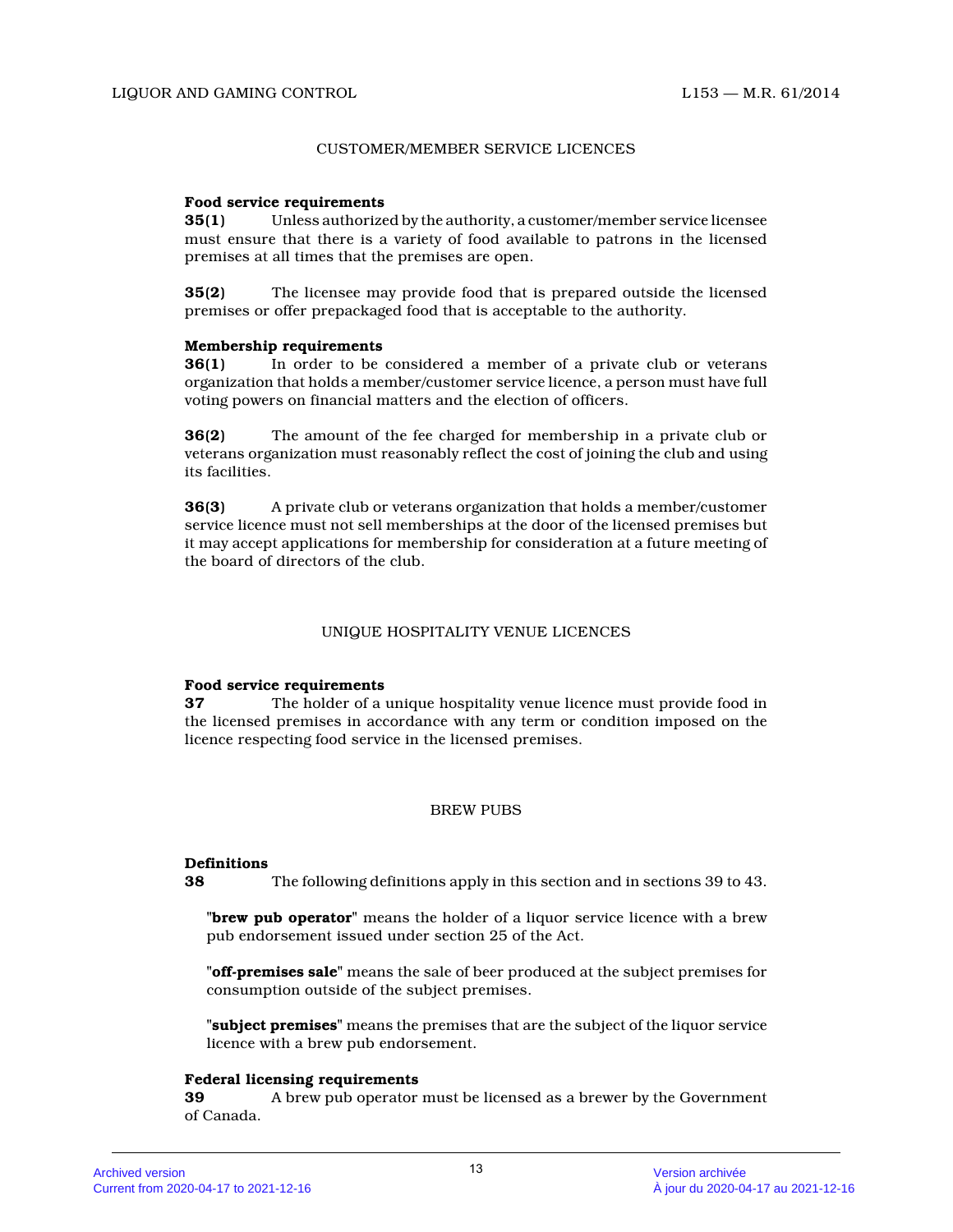# **Production requirements**

**40(1)** A brew pub operator must produce beer using equipment that meets the following requirements:

(a) all brewing equipment must be commercially-manufactured;

(b) [repealed] M.R. 140/2016;

(c) proper metering devices must be attached to the brewing equipment that record the amount of beer produced.

**40(2)** A brew pub operator must ensure that all beer produced at the subject premises

(a) is produced in accordance with the requirements of the *Food and Drugs Act* (Canada); and

(b) meets any other quality standards imposed by the authority.

**40(3)** Unless authorized by the authority, the brew pub operator must not produce more than 2,000 hectolitres of beer at the subject premises in a year.

M.R. 140/2016

#### **Sampling**

**41(1)** A brew pub operator may provide a complimentary sample of beer produced at the subject premises to adult patrons in accordance with subsection (2).

**41(2)** A patron may be provided with a 120 ml sample of beer produced at the subject premises.

#### **Pricing for off-premises sales**

**42** A brew pub operator must sell beer for off-premises sale at prices set by MLLC.

#### **Off-premises sale requirements**

**43** A brew pub operator who conducts off-premises sales from the subject premises must

(a) make all sales from a location that is immediately adjacent to the entrance to the subject premises; and

(b) ensure that any person who has purchased beer in an off-premise sale immediately leaves the subject premises with the beer following the purchase.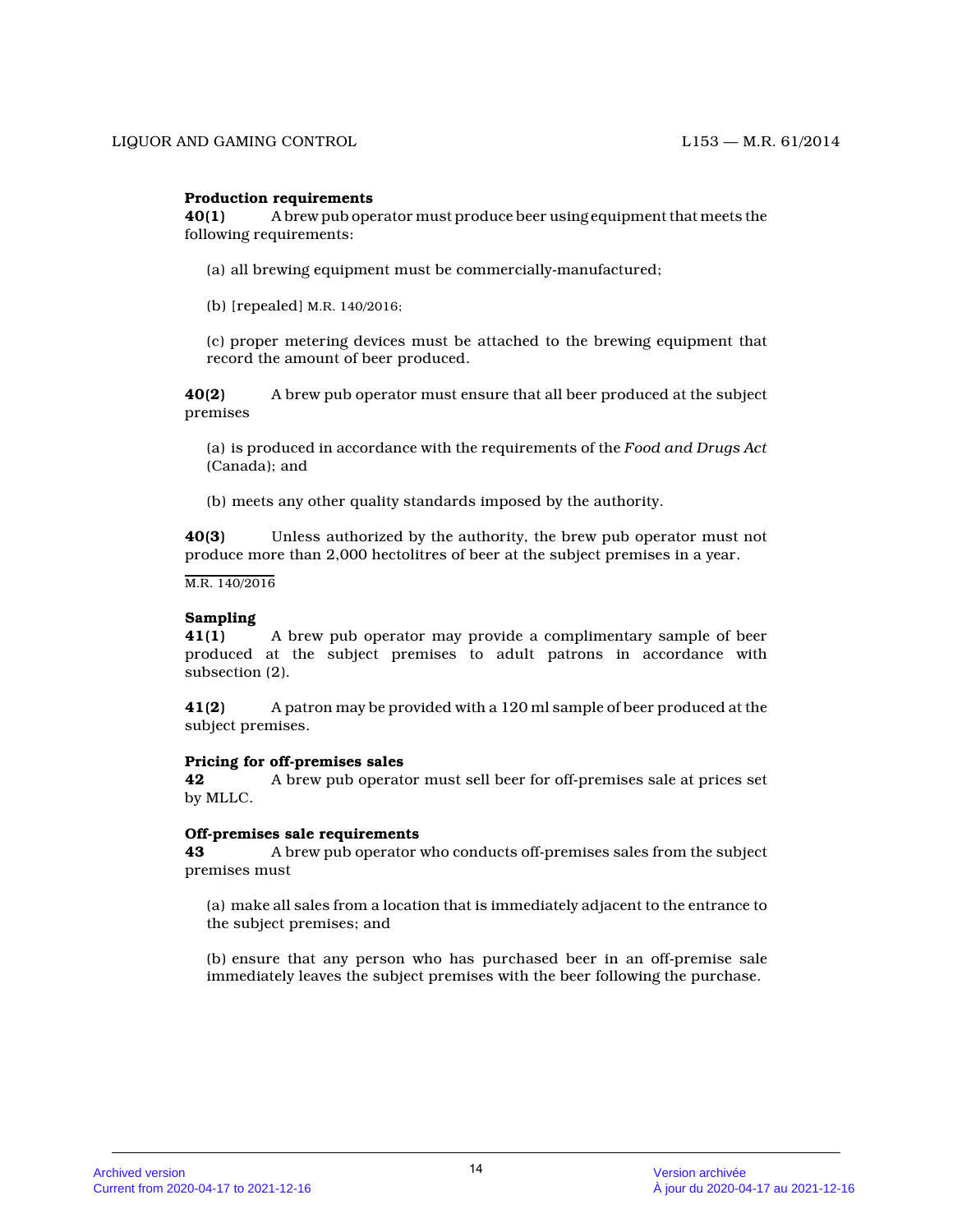# RETAIL LICENCES

# GENERAL PROVISIONS RE RETAIL PREMISES

# **Liquor to be sold in original package**

**44** Unless authorized by the authority, all liquor sold in retail premises must be sold in the bottle, container or package in which it was contained when it was received from MLLC.

# **Proof of age**

**45(1)** If a person who appears to be a minor attempts to purchase liquor from retail premises, the retail licensee must require that person to produce one of the following types of identification that belongs to the person:

- (a) a valid passport;
- (b) a valid driver's licence;
- (b.1) a valid identification card issued by Manitoba Public Insurance;
- (c) a Secure Certificate of Indian Status issued by the Government of Canada;

(d) two valid pieces of government-issued identification, with at least one piece of identification containing a photograph of the person.

**45(2)** If the person is unable to produce the required identification the retail licensee must not sell any liquor to that person and must request that person to leave the premises.

M.R. 161/2015

#### **Delivery by retail licensees**

**46(1)** The executive director may authorize a retail licensee to deliver liquor to purchasers.

**46(2)** The executive director may impose such terms or conditions on an authorization under this section as he or she considers appropriate.

**46(3)** A retail licensee may impose a delivery charge on any liquor that is delivered to a purchaser.

# **Sampling in retail premises**

**47(1)** An agent, employee or representative of a liquor manufacturer or liquor distributor or an employee of a retail licensee may provide a complimentary sample of liquor to adults in retail premises.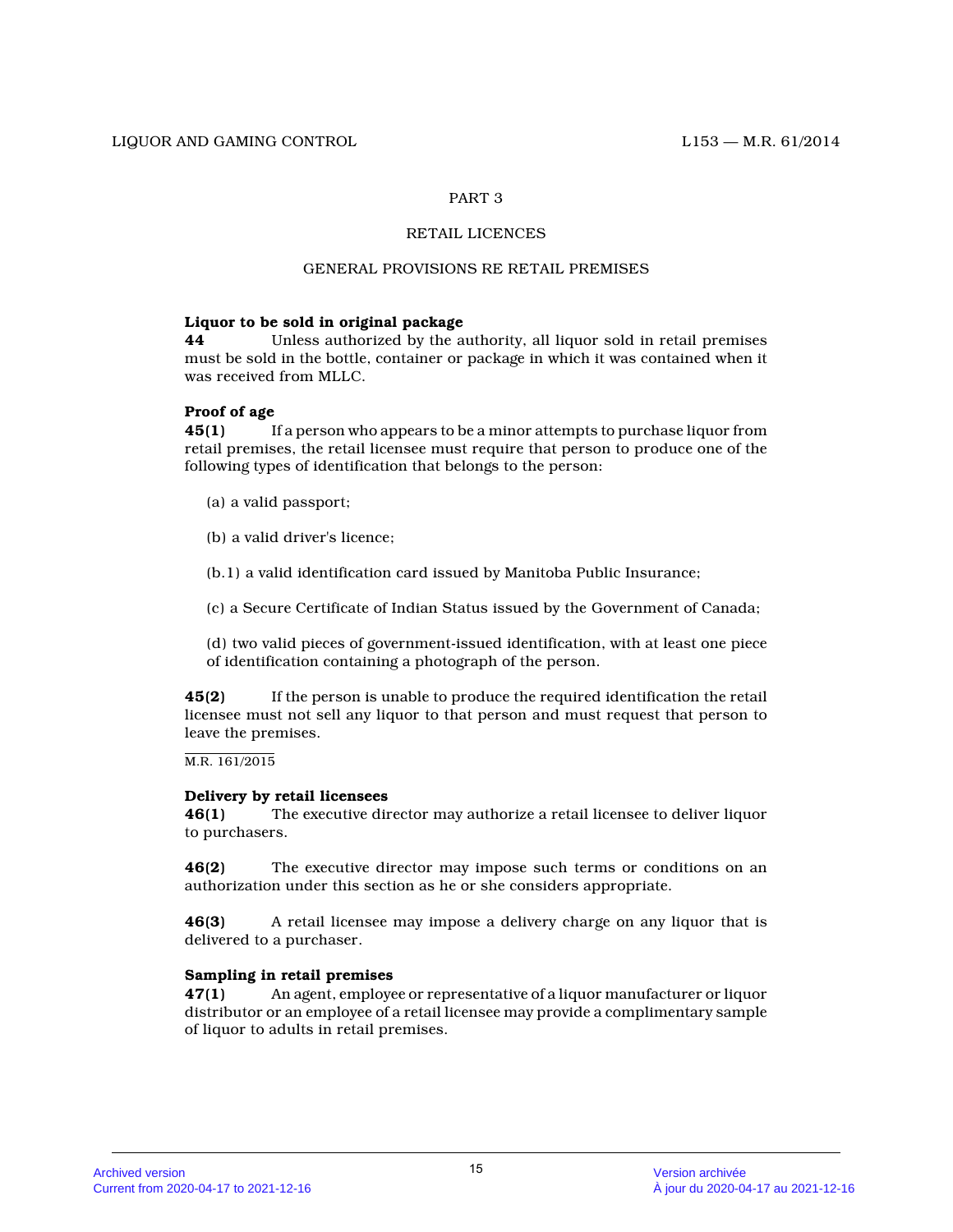**47(2)** A complimentary sample of liquor must not exceed the following serving sizes:

- (a) 15 ml of spirits;
- (b) 60 ml of wine;
- (c) 120 ml of beer, cider or coolers.

**47(3)** A liquor manufacturer or liquor distributor or an agent, employee or representative of a liquor manufacturer or liquor distributor may provide a retail licensee with a complimentary sample of liquor for consumption by the licensee and his or her employees for informational and training purposes, subject to such conditions as may be specified by the executive director.

# RETAIL BEER VENDORS

# **Requirements for retail beer vendor**

**48(1)** The executive director may issue a retail beer vendor licence to the operator of a hotel if the associated hotel contain s

(a) at least 40 guest rooms, with each room containing a minimum of 18.6  $\mathrm{m}^2$  of living space, excluding the bathroom, if the hotel is located in Winnipeg or Brandon;

(b) at least 20 guest rooms, with each room containing a minimum of 15.3  $\mathrm{m}^2$  of living space, excluding the bathroom, if the hotel is located in any other municipality with a population of 8,000 or more;

(c) at least 10 guest rooms, with each room containing a minimum of 15.3  $\mathrm{m}^2$  of living space, excluding the bathroom, if the hotel is located in a municipality with a population of at least 2,500 but less than 8,000; or

(d) at least 4 guest rooms, with each room containing a minimum of 15.3  $\mathrm{m}^2$  of living space, excluding the bathroom, if the hotel is located in a municipality with a population of less than 2,500, or in any part of Manitoba that is not located in a municipality.

**48(2)** The executive director may reduce the guest room requirements set out in subsection (1) if he or she considers it appropriate.

**48(3)** For the purpose of clause 38(3)(c) of the Act, the executive director is to take into account the ownership structure and the location, signage and design of the hotel and proposed premises of the retail beer vendor when determining whether a proposed retail beer vendor and a hotel that are not located on the same parcel of land operate as a single establishment.

M.R. 161/2015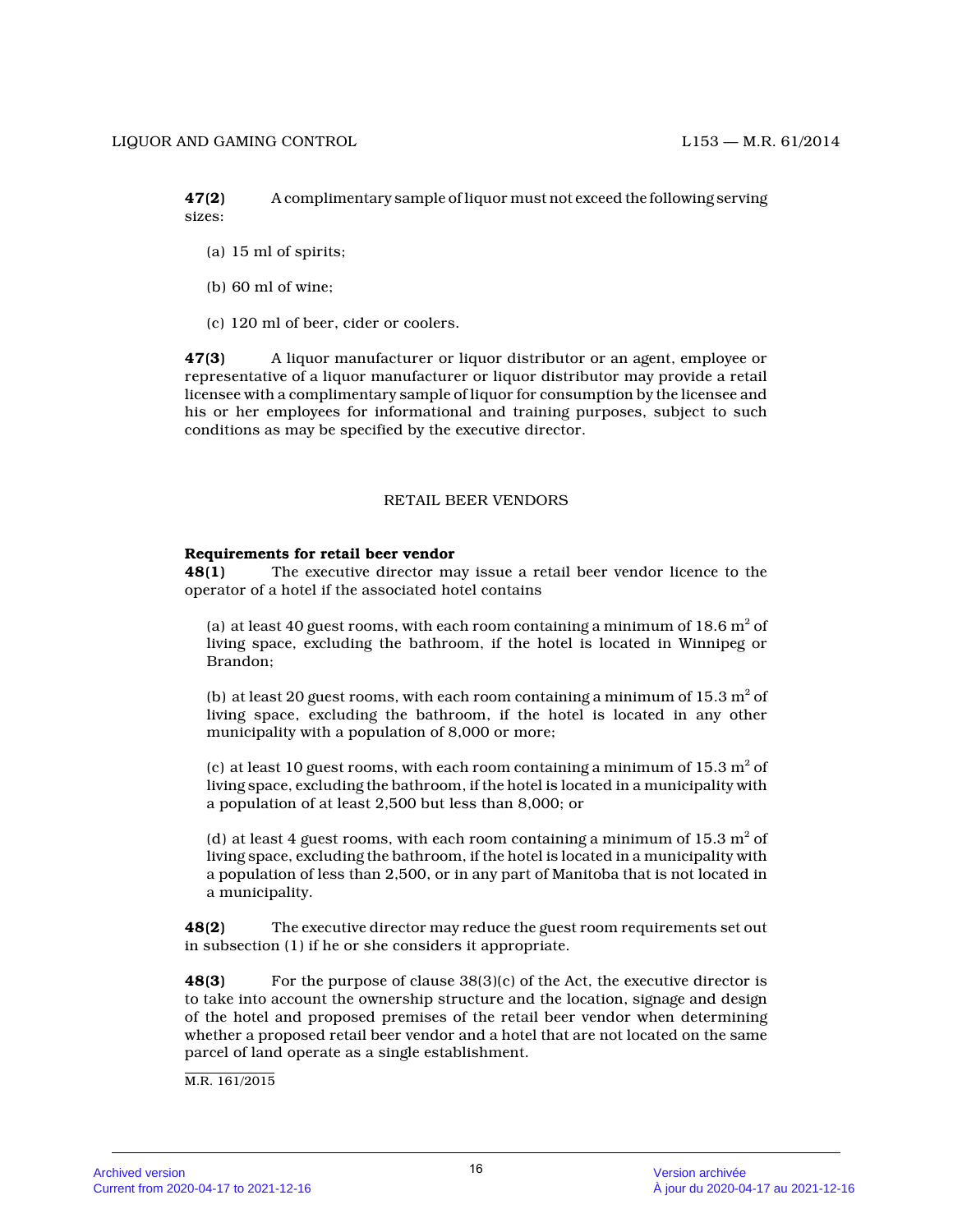# MANUFACTURER'S LICENCES

# **Sales to MLLC authorized**

**49** The holder of a manufacturer's licence is authorized to sell liquor produced at the premises specified in the licence to MLLC.

# **Sampling in manufacturer's premises<br>50** Adult visitors to premises

**50** Adult visitors to premises that are the subject of a manufacturer's licence may be provided with a complimentary sample of liquor produced by the licensee in accordance with the requirements of subsection 47(2).